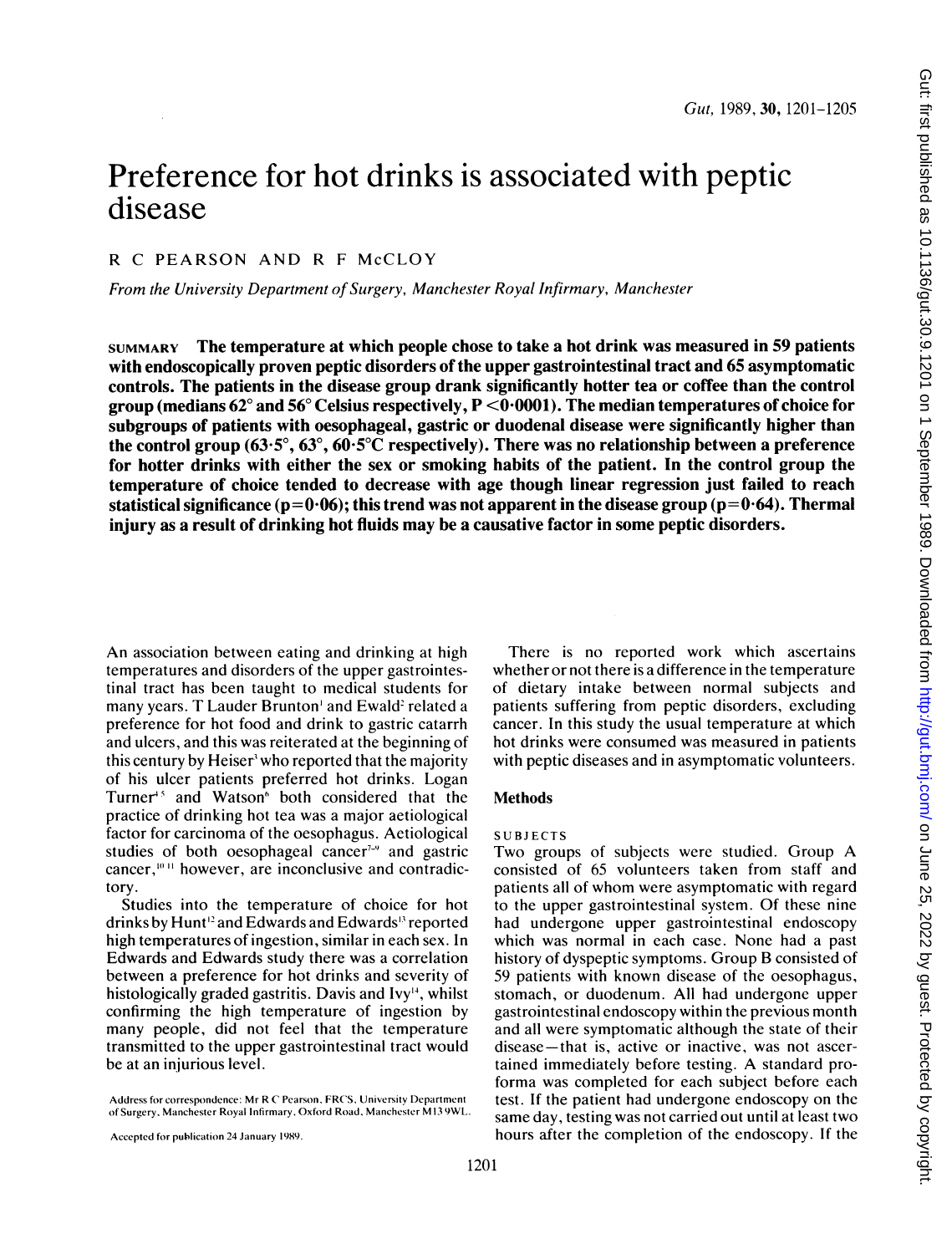subject had also received intravenous sedation at the time of endoscopy, testing was performed at least 24 hours later. Each subject was provided with a standard sized (240 ml) hospital cup of tea or coffee made to their usual taste. The temperature of the drink in the cup was continuously measured using a rapid response electronic thermometer (Model SM50, Scientific and Medical Products Limited, Manchester, UK). Tests were carried out in an open manner and subjects were asked to drink their tea or coffee normally; to facilitate this the test was carried out in a non-clinical, conversational ambience. Smokers were permitted to do so if they wished. As the drink was consumed the temperature in the cup was monitored. A chart was filled in noting the temperatures at which the drink was 'too hot', 'just right' and 'too cold'. At the same time the volume drunk at each phase was noted. The temperature when the drink was said to be 'just right' was called the upper limit, that when the drink was becoming 'too cold' was called the lower limit. The midpoint of the range when each subject chose to drink their tea or coffee has been called the preferred temperature and used as the data point for that subject. If the drink was finished before it became too cold, the temperature of the last mouthful was taken as the lower limit.

The two groups were similar with respect to age and sex; 38 of the 65 controls and 37 of the 59 disease subjects were men (not significant). The median ages were 47 years in the control group (range 20-92) and 49 years in the disease group (range  $22-78$ ), (p=0.8). There were significantly more smokers in the disease group than in controls. As the preferred temperatures for each group were not normally distributed, the Mann Whitney U test (two tailed) has been used for comparative analysis.

# Results

The range of temperature between the upper and lower limits of choice for each subject was the period when the middle two thirds of the drink was consumed. The median preferred temperature of the disease group (62°C range 53°-73°C) was significantly higher than that for the control group (56°C range  $47.5^{\circ}$ -65°C p <0.0001), (Figure). This significance is maintained when the disease group is divided into patients with oesophageal disease, with gastric disease and with duodenal disease, and patients with mixed disease, and each compared with the control group (Table 1). Analysis of the disease group data excludes the possibility of endoscopy influencing the temperature test; there was no difference in preferred temperature within the disease group between those who had undergone gastroscopy within the previous



Figure Median preferred temperatures of ingestion for control subjects and patients with peptic disease; group medians (marked by bar), controls  $56^{\circ}$ C, range  $47.5^{\circ}$ -65°C, disease 62°C, range 53-73°C, p <0.0001 Mann Whitney U lest.

24 hours, (n=20, median 62-5°C, range 53°-69.5°C), and those who had not ( $n=39$ , median 62 $\degree$ C, range 53°-73°C). The range of 'just right' temperature for each subject varied from 1°-16°C (medians: control group 6°C, disease group 7°C). Linear regression (Spearman rho two tail) of range against median preferred temperature for all subjects and for subjects in each group suggests that at higher temperatures temperature differentiation is less accurate, range<br>increasing at higher preferred temperatures higher preferred temperatures  $(p < 0.001)$ .

To determine whether smoking or sex exerted an effect on the preferred temperature, the data was divided into non-smokers and smokers, men and women, without regard to the presence or absence of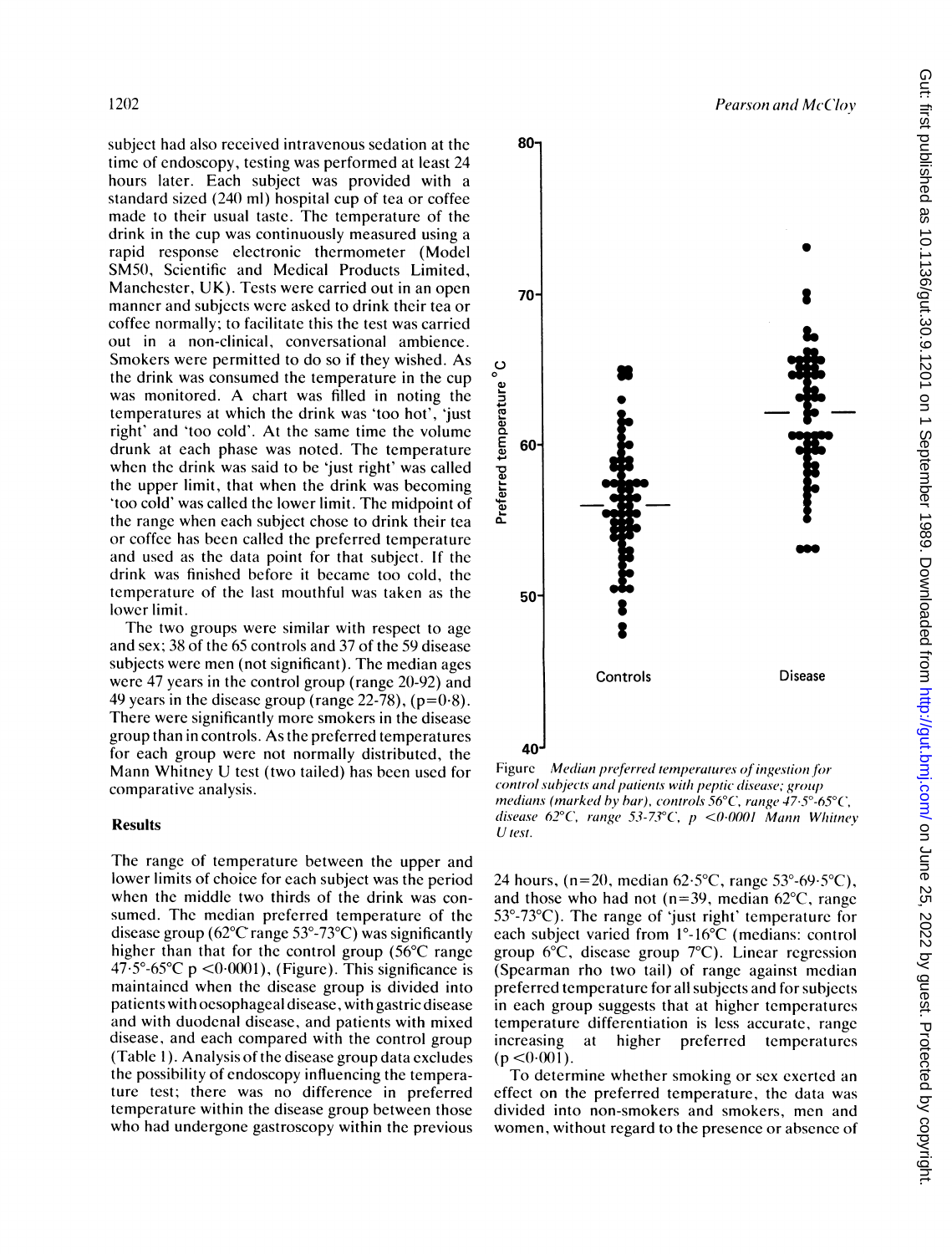|                     |                  | Age(yr) |           | Temp $(^{\circ}C)$ |               |          |  |
|---------------------|------------------|---------|-----------|--------------------|---------------|----------|--|
|                     | $\boldsymbol{n}$ | Median  | Range     | Median             | Range         | P        |  |
| All controls        | 65               | 47      | $20-92$   | 56                 | $47.4 - 65$   |          |  |
| All disease         | 59               | 49      | 22-78     | 62                 | 53.0-73       | < 0.0001 |  |
| Oesophageal disease |                  | 46      | $35 - 70$ | 63.5               | $57.5 - 69.5$ | < 0.0001 |  |
| Gastric disease     | 11               | 51      | 34-78     | 63(0)              | $55.0 - 70$   | < 0.0001 |  |
| Duodenal disease    | 24               | 41.5    | 22-69     | 60.5               | $53-0-73$     | < 0.0001 |  |
| Mixed disease       | 17               | 50      | 24-69     | 62                 | $53.0 - 66$   | < 0.0001 |  |
| All smokers         | 71               | 49      | 20-78     | 58.5               | $47.5 - 70$   | (0.9)    |  |
| All non smokers     | 53               | 44      | 20-92     | 59                 | $48.0 - 73$   |          |  |
| All men             | 75               | 46      | 20-80     | 58.5               | $47.5 - 73$   |          |  |
| All women           | 49               | 51      | 20-92     | 59                 | $49.0 - 70$   | 0.8      |  |

Table 1 Preferred temperatures of ingestion in controls and peptic disease groups

disease. There were 71 smokers from the two groups, and 53 non-smokers. There was no significant difference in age or preferred temperature between the two groups ( $p=0.5$  and  $p=0.9$  respectively). There were 75 men and 49 women. The median age of the women was slightly higher than men  $(p=0.09)$ but no difference in median preferred temperature  $(p=0.8)$  was apparent (Table 1). There was no significant difference in the numbers of male and female smokers.

The difference in preferred temperature between smokers in the control group and smokers in the disease group was highly statistically significant (Table 2). This difference was also apparent between non-smokers in the two groups. Non-smokers in the disease group, but not in the control group preferred their drinks at higher temperatures than the smokers in that group ( $65^{\circ}$  and  $60.5^{\circ}$ C respectively, p <0.01). Similarly, for groups including any patient with oesophageal disease, gastric disease or duodenal disease, non-smokers had a significantly higher median preferred temperature than the smokers within that group. There were more smokers, how-

Table 2 Preferred temperatures of ingestion in smokers and non-smokers

|                 | Median preferred temperature $(^{\circ}C)$ |                     |               |    |              |  |  |  |
|-----------------|--------------------------------------------|---------------------|---------------|----|--------------|--|--|--|
|                 | <b>Smokers</b>                             | $\boldsymbol{\eta}$ | Non-smokers n |    | p (two tail) |  |  |  |
| Controls        | 55.5                                       | 29                  | 56-5          | 36 | $0-18$       |  |  |  |
| Disease         | 60.5                                       | 42                  | $65-0$        | 17 | $0 - 01$     |  |  |  |
| Controls        | 55.5                                       | 29                  |               |    |              |  |  |  |
| Disease         | 60.5                                       | 42                  |               |    | <0.0001      |  |  |  |
| Controls        |                                            |                     | 56.5          | 36 | < 0.0001     |  |  |  |
| Disease         |                                            |                     | $65-0$        | 17 |              |  |  |  |
| Oesophageal     |                                            |                     |               |    |              |  |  |  |
| disease         | 61.5                                       | 10                  | 65            | 5  | < 0.02       |  |  |  |
| Gastric disease | 60.5                                       | 20                  | 65            | 4  | < 0.02       |  |  |  |
| Duodenal        |                                            |                     |               |    |              |  |  |  |
| disease         | 60.5                                       | 26                  | 64.5          | 13 | < 0.02       |  |  |  |

ever, than non-smokers in each group and the numbers with this further subdivision, particularly of non-smokers are smaller. The preferred temperature appeared to decrease slightly with age in the control group, though linear regression failed to reach statistical significance ( $r=0.213$ ,  $p=0.06$ ). This trend was lost in the disease group ( $r=0.061$ ,  $p=0.64$ ).

There was no difference in preferred temperature between all patients drinking tea  $(n=64)$  and all those drinking coffee ( $n=60$ ), medians 59 $\degree$ C (48 $\degree$ -73 $\degree$ ) and 58.5°C (47.5°-69.5°), p=0.6. More patients in the disease group chose to drink tea  $(n=38)$  and more in the control group took coffee  $(n=39)$  ( $p=0.006$ ), but the preferred temperature did not differ significantly within each group according to the substance drunk. For each of coffee and tea, subjects in the disease group chose to drink at higher temperatures than the control group ( $p < 0.001$  for each substance). The addition of milk and/or sugar did not influence the results.

# Discussion

Despite extensive research into possible aetiologies of peptic ulceration the overall picture remains incomplete. The role of the temperature of the diet as a potential aetiological or exacerbating factor has arisen intermittently since William Beaumont<sup>15</sup> described temperature change in the stomach of a patient with gastric fistula and finally laid to rest the Hippocratic and Galenic concepts of a 'gastric oven'. He noted no change in temperature between the resting stomach and the stomach after meals. Since then various authors have suggested that the temperature of the diet had a causative role in peptic ulceration,  $x^3$  is the oscophage of consophage of consolidation of consolidation of the set of consolidation of consolidation of the set of consolidation of the set of co oesophagitis or cancer.<sup>46 I6</sup><sup>18</sup> There is an equal body of reports that temperature is not of importance in these conditions. $9-11-14$ 

Man is unique in choosing to eat and drink at temperatures far removed from normal body temper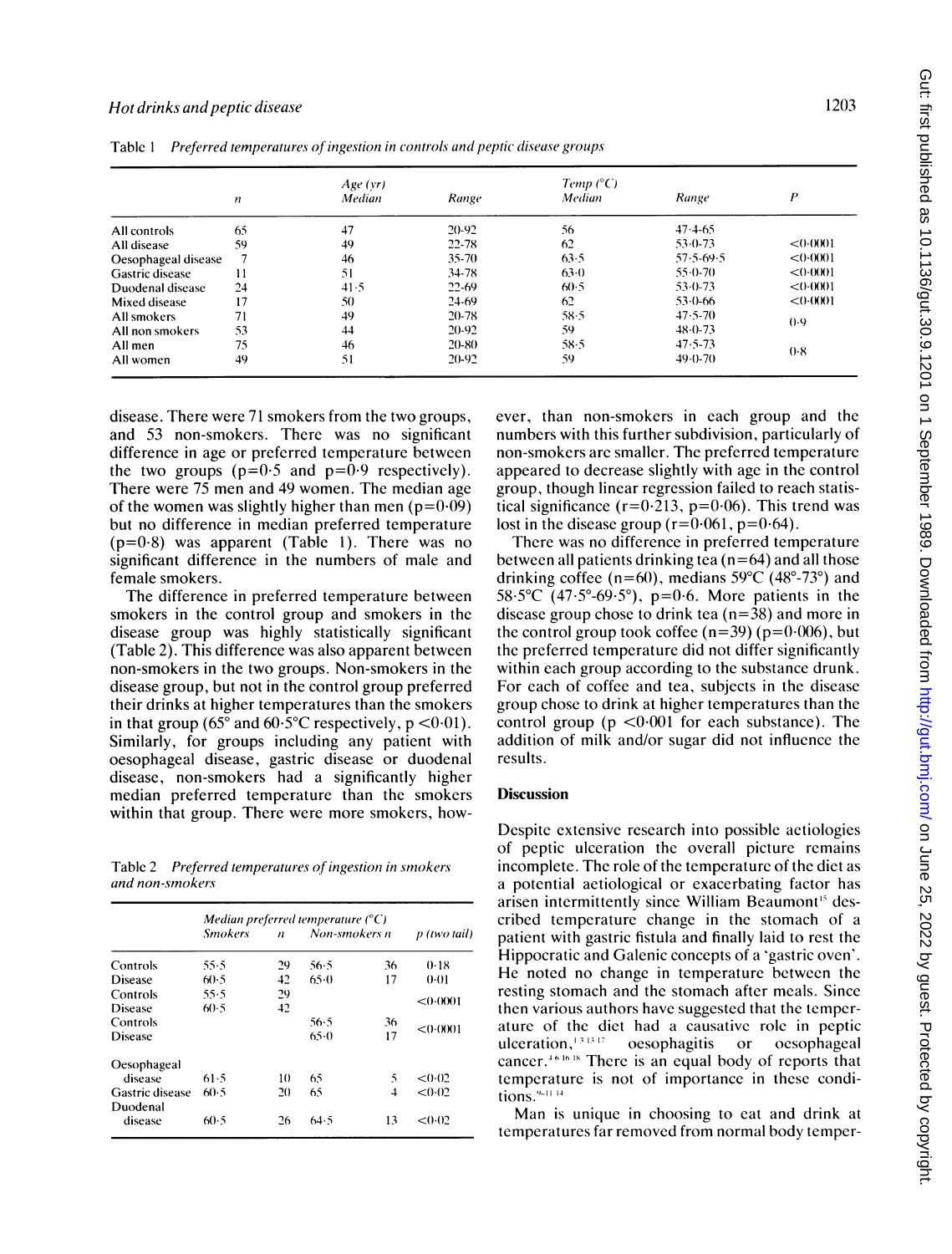ature. Hunt<sup>12</sup> found that in a large group of healthy, young medical students the mean temperature of choice for <sup>a</sup> hot drink was 60-02°C for men and  $61.29^{\circ}$ C for women (range 46°-76°C). Davis and Ivy,<sup>14</sup> in a slightly different method but in a similar group of healthy volunteers, found the mean oral temperature tolerance to be  $57.8^{\circ}$ C, range  $51^{\circ}$ -68 $^{\circ}$ C. That people should choose to drink at such high temperatures is remarkable when compared with a hot bath which is comfortable at 43°C and barely tolerable at 44°C.

In the present study the two groups were similar with respect to age and sex, but as expected there were more smokers in the disease group than in the controls. As <sup>a</sup> group, patients with peptic diseases preferred hotter drinks than did asymptomatic controls, and this was true for disease of the oesophagus, stomach and duodenum and for patients with mixed disease. The median temperature of choice for hot drinks was greatest in patients with oesophageal disease, followed by those with gastric disease and then those with duodenal disease, patients with mixed disease lying in the middle of the range. Smoking did not influence these results, as smokers and non-smokers within the disease group preferred their drinks hotter than the asymptomatic controls. Non-smokers in the disease groups chose to drink at higher temperatures than the smokers in that group whereas there was no difference between nonsmokers and smokers when disease status was ignored.

As a group, our patients did not experience discomfort when the temperature of their drink was 'just right'. Some had altered their drinking habit since developing oesophagitis and the temperature at which they habitually drank did cause pain, and they therefore now drank it cooler. This cooler, more comfortable temperature has not been excluded from the data which may thus skew the results downwards. Had they continued to drink at their accustomed temperature, the differences between control and disease groups would have been greater. As the preferred temperature decreased with age in the control group, the greater spread of preferred temperature within the disease group may reflect a loss of sensory protection in the disease group becoming more apparent with advancing age. There is no apparent reason, however, why this should affect any one section of the population and not the other. An alternative explanation is that disease patients in the older age group are simply those younger patients from the control group with a relatively high preferred temperature, later developing overt peptic disease. This could only be proven by a longterm prospective cohort study.

The lack of significant difference in preferred temperature between the two sexes would negate Logan Turner's hypothesis that women drinking hot tea explains the reversal of normal sex incidence that he found with post cricoid cancer.

That high temperature can damage tissues is evident from our knowledge of burns to the skin. The tertiary structure of proteins is destroyed at 43°C and the lethal temperature for leukocytes, cell cultures and transplants is  $47^{\circ}$ C.<sup>19</sup> What is less certain is the minimum temperature that can be tolerated by any tissue and by the oesophagogastric mucosa in particular. Losch<sup>30</sup> caused extensive damage to gastric mucosa with hot water at  $60-80^\circ$  Celsius and Hirai<sup>21</sup> induced gastritis in dogs when they were fed food at 46° Celsius. Edwards and Edwards' found that the temperature of choice for drinks increased with severity of histological grade of gastritis in a series of patients who had undergone gastric biopsy, from normal (mean temperature 53.6°C), to atrophic gastritis (mean temperature  $57.28^{\circ}$ C).

More recent and direct evidence of hyperthermic cellular damage stems from research in the 1960s and 70s into the use of hyperthermia, both local and whole body, in the treatment of solid tumours. Although the majority of these studies were concerned with malignant tissue, their control experiments show that there was a linear decrease in cell survival with increasing exposure of cultured cell populations to temperatures of between  $41^{\circ} - 43^{\circ}C$ .<sup>22,25</sup> Some workers<sup>26.27</sup> have suggested that the differential effects of hyperthermia on malignant cells may be related to a relatively inefficient heat sump effect of tumour vascularity compared with normal vascularity such that the temperature within the tumour reaches a higher level than in the surrounding well vascularised normal tissue. This may have some relevance to peptic disorders where a relatively inefficient gastric heat sump may predispose to thermal injury in patients who habitually take particularly hot food or drink. These factors can only be resolved by accurate intraluminal recordings of the temperature profile in the upper gastrointestinal tract of man.

The first line of defence against ingested food or drink in the stomach is gastric mucus but the effects of temperature on mucus are not well documented. Snary'9 showed that viscosity of mucus increased with temperature for any finite concentration but there was no large change in the intrinsic viscosity of mucoprotein between  $20^{\circ}$  and 45°C. Meyer,<sup>\*</sup> however, showed irreversible thermal degradation of mucus incubated over a wide range of temperature up to 60°C. Both these studies were using temperature to elucidate the structure of mucus and did not comment on its clinical implications relating to temperature of diet.

We conclude that patients with peptic diseases of